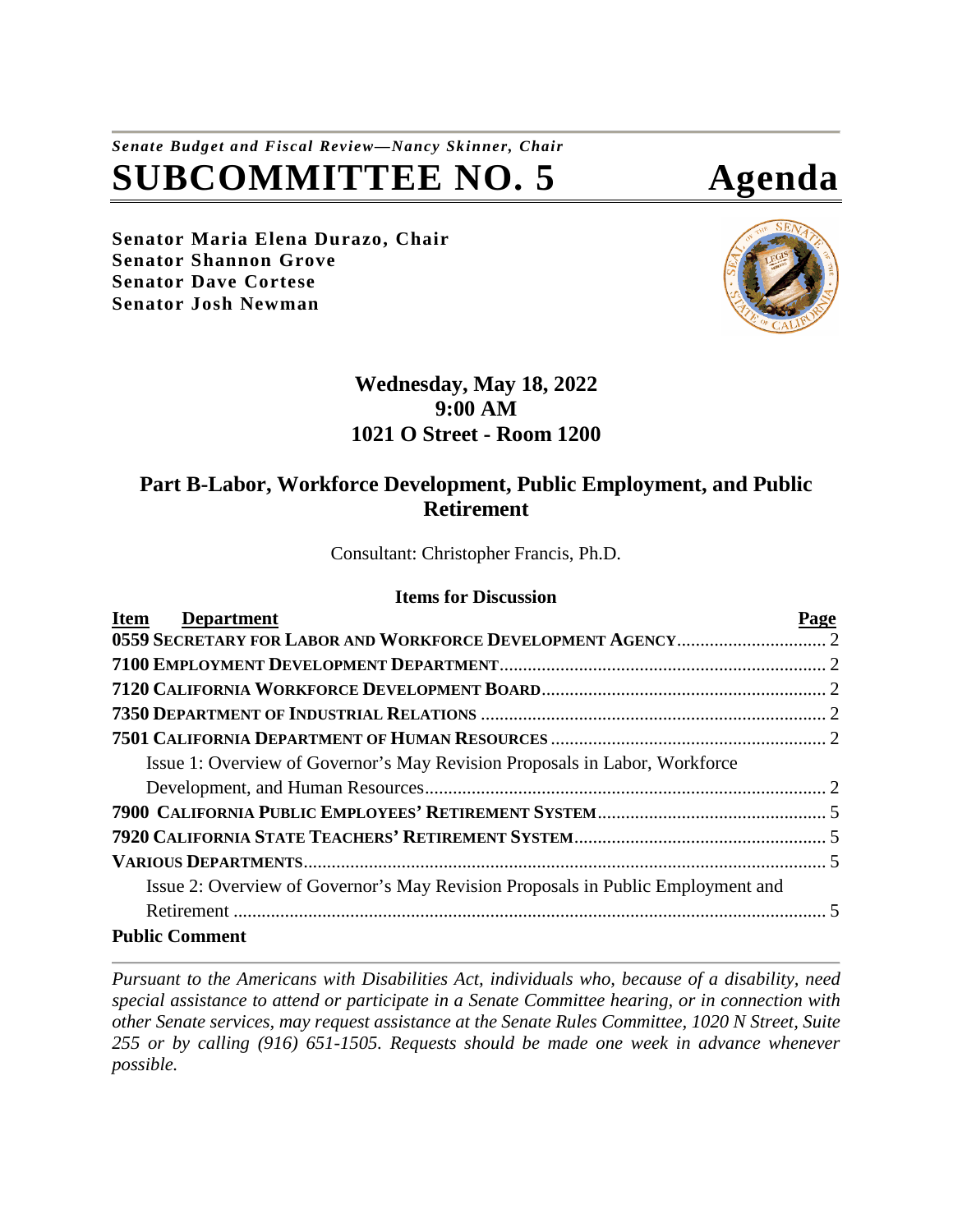<span id="page-1-2"></span><span id="page-1-1"></span><span id="page-1-0"></span> **SECRETARY FOR LABOR AND WORKFORCE DEVELOPMENT AGENCY EMPLOYMENT DEVELOPMENT DEPARTMENT CALIFORNIA WORKFORCE DEVELOPMENT BOARD DEPARTMENT OF INDUSTRIAL RELATIONS CALIFORNIA DEPARTMENT OF HUMAN RESOURCES** 

<span id="page-1-5"></span><span id="page-1-4"></span><span id="page-1-3"></span>**Issue 1: Overview of Governor's May Revision Proposals in Labor, Workforce Development, and Human Resources**

#### **Governor's May Revision Proposals for 2022-23**

The Governor's May Revision includes the following ongoing and one-time proposals. These proposals are in addition to the Governor's January budget and detailed below:

#### **CROSS-OVER ISSUES**

• **UC Labor Centers**. The May Revision includes an increase of \$13 million ongoing General Fund to support the operations of existing UC Labor Centers and Occupational Safety and Health Programs, and invest in similar new initiatives throughout the UC system. The appropriation is proposed and was heard on May 18, 2022 under Subcommittee No. 1.

Also described and covered in the Subcommittee No.1 on Education hearing on May 18, 2022, the Administration includes multiple proposals to fill gaps in funding for apprenticeship intermediaries and programs for both support and training to increase apprenticeship opportunities for women, people of color, and individuals with disabilities and other barriers who historically do not participate at high rates in traditional apprenticeships.

• **CCC, California Healthy School Meals Pathway Program**. The May Revision includes an increase of \$45 million one-time Proposition 98 General Fund to support the implementation of the California Healthy School Meals Pathway Program, which is a preapprenticeship, apprenticeship, and fellowship workforce training pipeline pilot program for school food service workers.

#### **CALIFORNIA WORKFORCE DEVELOPMENT BOARD (CWDB) AND DEPARTMENT OF INDUSTRIAL RELATIONS (DIR)**

• **CWDB, Extreme Heat Workforce**. The May Revision includes \$17 million General Fund over two years to the California Workforce Development Board to expand high road training partnerships in industry sectors that support the state's response to extreme heat, such as heating, ventilation and cooling, cool roofs, urban forestry, climate smart natural resource management, as well as other industries identified through collaboration with other state agency partners.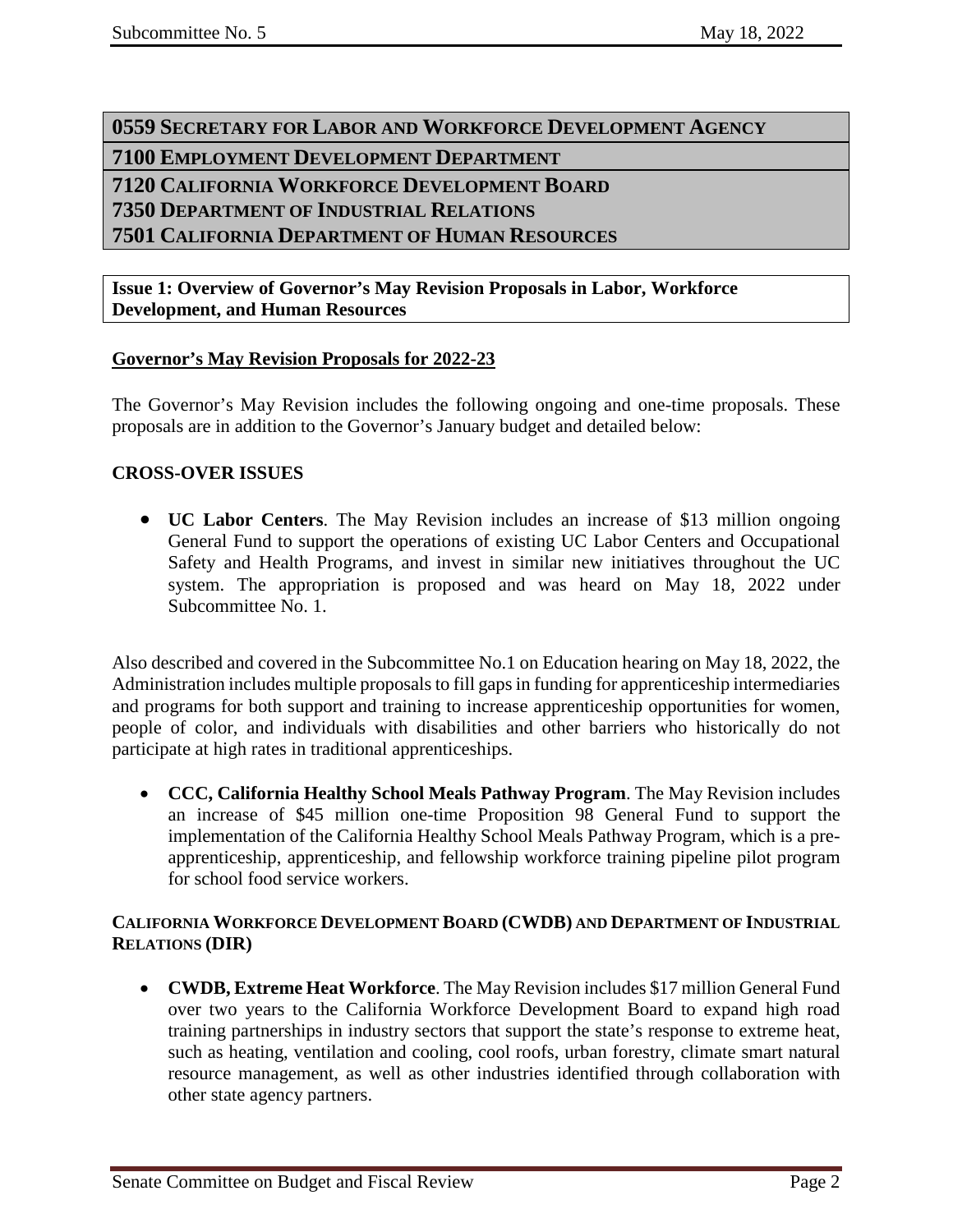- **DIR, Protections from Extreme Heat**. The May Revision includes \$24.5 million General Fund to the Department of Industrial Relations to protect vulnerable populations through targeted outreach and education in multiple languages for employers and employees, and increased strategic enforcement before and during heat events to protect workers from heatrelated illness and wildfire smoke hazards.
- **DIR, Apprenticeship Innovation Funding.** The May Revision includes \$70 million in 2022-23 and \$80 million in 2023-24 and 2024-25 to expand non-traditional apprenticeship programs and support additional apprentice activities. The May Revision includes statutory changes be adopted to implement this program as well as reductions in the amounts proposed for January Governor's proposals for the Employment Training Panel in Health and Social Work, High Road Training Partnerships in Health and Human Services to fund this initiative.

### **EMPLOYMENT DEVELOPMENT DEPARTMENT (EDD)**

• **EDDNext, Long-Term Modernization.** EDDNext is a five-year plan to modernize EDD. The May Revision includes \$136 million one-time funding (\$68 million General Fund) for EDD to continue planning and begin implementing various improvements to EDD leave benefit programs. This includes efforts on EDD's benefit systems, call center improvements, simplifying forms and notices, including user testing and engagement, developing data analysis tools to continue curbing fraudulent benefit claims, and upgrading department training and tools to increase the pace of application processing.

The first-year investment includes \$64.7 million to upgrade and replace parts of EDD's benefit services systems to provide improved customer service delivery, as well as to enhance overall program adaptability. Some immediate improvements include call center redesign, online portal enhancements to improve the online experience for claimants and employers, and expanded fraud data analytics. This first-year investment will also include design and planning of the future system, as well as efforts to improve claim forms usability. These resources will be critical to the long-term success of EDD.

In 2021-22, the EDD engaged in a business process re-engineering effort to analyze EDD's business operating model and assess existing technologies and pandemic lessons. This resulted in a roadmap for a multi-phase effort intended to promote responsible service, implement sustainable business operations and advance technical innovation that will ultimately improve customer service across EDD's unemployment insurance, disability insurance, and paid family leave benefit programs.

• **Identity Theft Awareness, Fraud Investigation Support, and Prosecution.** The May Revision includes \$23.6 million (\$10.9 million General Fund) in 2022-23, \$12 million (\$5.1 million General Fund) in 2023-24, and \$9 million (\$3.5 million General Fund) in 2024-25 to support ongoing EDD fraud investigation and interdiction efforts. Proposed investments include an identity theft awareness and prevention campaign, funding for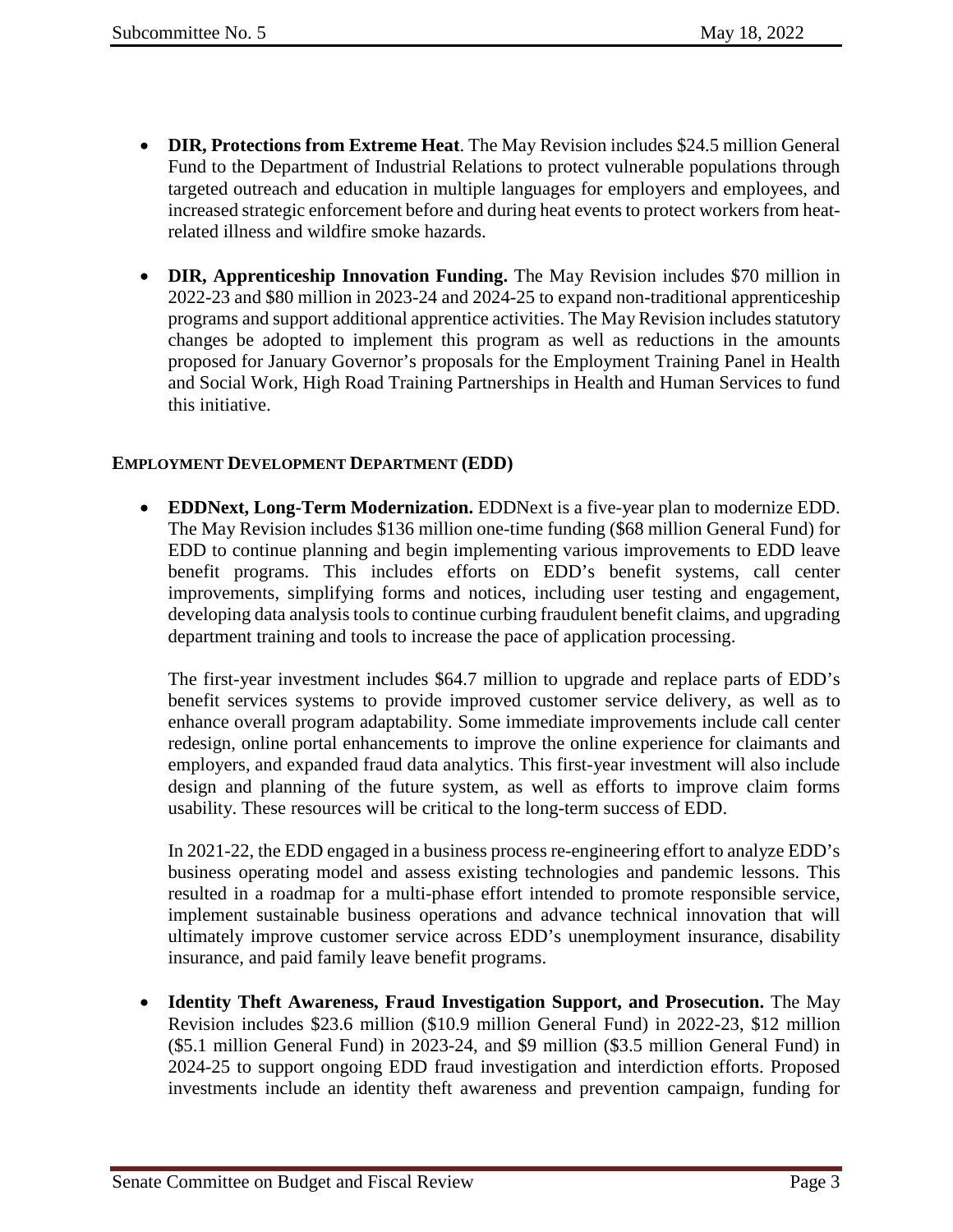district attorneys' offices to continue prosecution of criminal fraud cases, and expanded fraud detection and prevention capabilities in the State Disability Insurance and paid family leave programs.

#### **CALIFORNIA DEPARTMENT OF HUMAN RESOURCES (CALHR)**

• **State Workforce Demographic Data Collection.** CalHR will work with the State Controller to establish new demographic categories for the collection of data pertaining to the ancestry or ethnic origin of African American employees. The collection of this data continues CalHR's duties to maintain statistical information necessary for the evaluation of equal employment opportunity and upward mobility within state civil service.

#### **Suggested Questions**

#### • **EDDNext, Long-Term Modernization.**

- o What is the total amount projected to implement this
- o Can you provide more details on the specific milestones and metrics as part of the multiyear plan?
- o Please describe the involvement that the Department of Technology will have in this process?
- o How does impact EDD's vendor contract's going forward? Is the plan to house some contracted functionalities internally? If so, which functions?
- o Are there any reports due to the Legislature to monitor these reports?
- o What is the total projected amount of this plan once fully implemented? How does the Administration/EDD plan to manage any potential cost pressures? Has the Administration/EDD already built in cost contingencies and if so, what are they?
- o Can you elaborate on how these changes will enhance the user experience? How do these modernization activities improve EDD's ability to tackle catastrophic events, such as another pandemic, in the future?
- o What languages are currently supported by the EDD Call Center? Does EDDNext plan to expand language access options?
- o Has EDD formally revised its contract terms with ID.me? What identity verification options will applicants have beyond using facial recognition technology?

#### • **Identity Theft Awareness, Fraud Investigation Support, and Prosecution.**

- o Does the EDD currently, or usually, provide funding to district attorney's offices? How much funding is currently provided to continue prosecution of criminal fraud cases? What is the projected case load attributed to criminal fraud cases in areas relevant for these proposals? What was the case load over the last three years attributed to criminal fraud cases in areas relevant for these proposals?
- o In December 2020, a task force/ collaborative between EDD/OES/ and district attorney offices was announced along with a proposed \$5 million appropriation from OES's mission tasking budget item to help the county DAs with the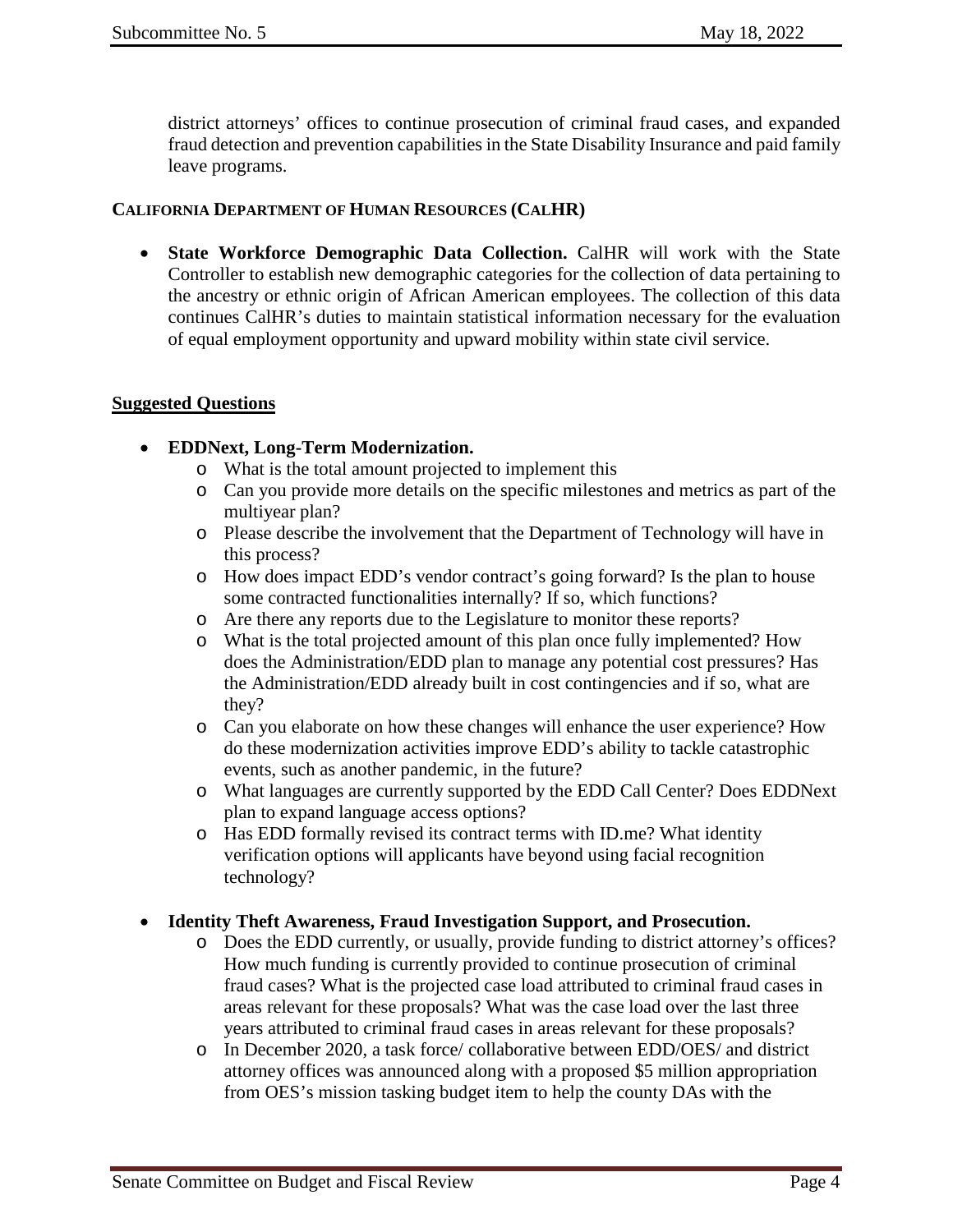investigation and prosecution of unemployment benefit fraud cases. Have these funds been expended?

- **Extreme Heat proposals under DIR and CWDB.**
	- o How were these amounts determined? What metrics and milestones are anticipated for the populations impacted by these proposals?
	- o On the HRTPs, are there any organizations that you envision participating in the partnerships?
	- o On DIR targeted outreach and education in multiple languages: Which languages are envisioned to be used? Please elaborate further on your anticipated outreach activities and how you plan to "target" them.

#### • **DIR Apprenticeship Innovation Funding.**

- o What are the statutory changes being proposed?
- o What non-traditional apprenticeship programs are you envisioning? Are there specific underrepresented groups that you will be targeting with these programs?
- **State Workforce Demographic Data Collection.**
	- o Can you describe how this data collection, if at all, interacts with your California Leads as an Employer Implementation proposal?

**Staff Recommendation.** Hold open all May Revision proposals

## <span id="page-4-2"></span><span id="page-4-1"></span><span id="page-4-0"></span>**7900 CALIFORNIA PUBLIC EMPLOYEES' RETIREMENT SYSTEM 7920 CALIFORNIA STATE TEACHERS' RETIREMENT SYSTEM VARIOUS DEPARTMENTS**

<span id="page-4-3"></span>**Issue 2: Overview of Governor's May Revision Proposals in Public Employment and Retirement**

#### **Governor's May Revision Proposals and Adjustments for 2022-23**

The Governor's May Revision includes the following ongoing and one-time proposals. These proposals are in addition to the Governor's January budget and detailed below:

#### **CALIFORNIA PUBLIC EMPLOYEES' RETIREMENT SYSTEM (CALPERS)**

• **CalPERS State Contributions.** State contributions to the California Public Employees' Retirement System (CalPERS) have decreased by a net total of \$215.6 million (\$180.1 million General Fund) in 2022-23 relative to the Governor's Budget. The decrease is a result of CalPERS' adjustment to the state's contribution rates, which is largely driven by the normal progression of the existing amortization and smoothing policy; elimination of the \$2.5 billion pension payment to the state's unfunded liabilities over fiscal years 2019- 20 to 2021-22, as authorized by AB 84 (Committee on Budget), Chapter 16, Statutes of 2020; and changes in experience and actuarial assumptions (including impacts of the 21.3